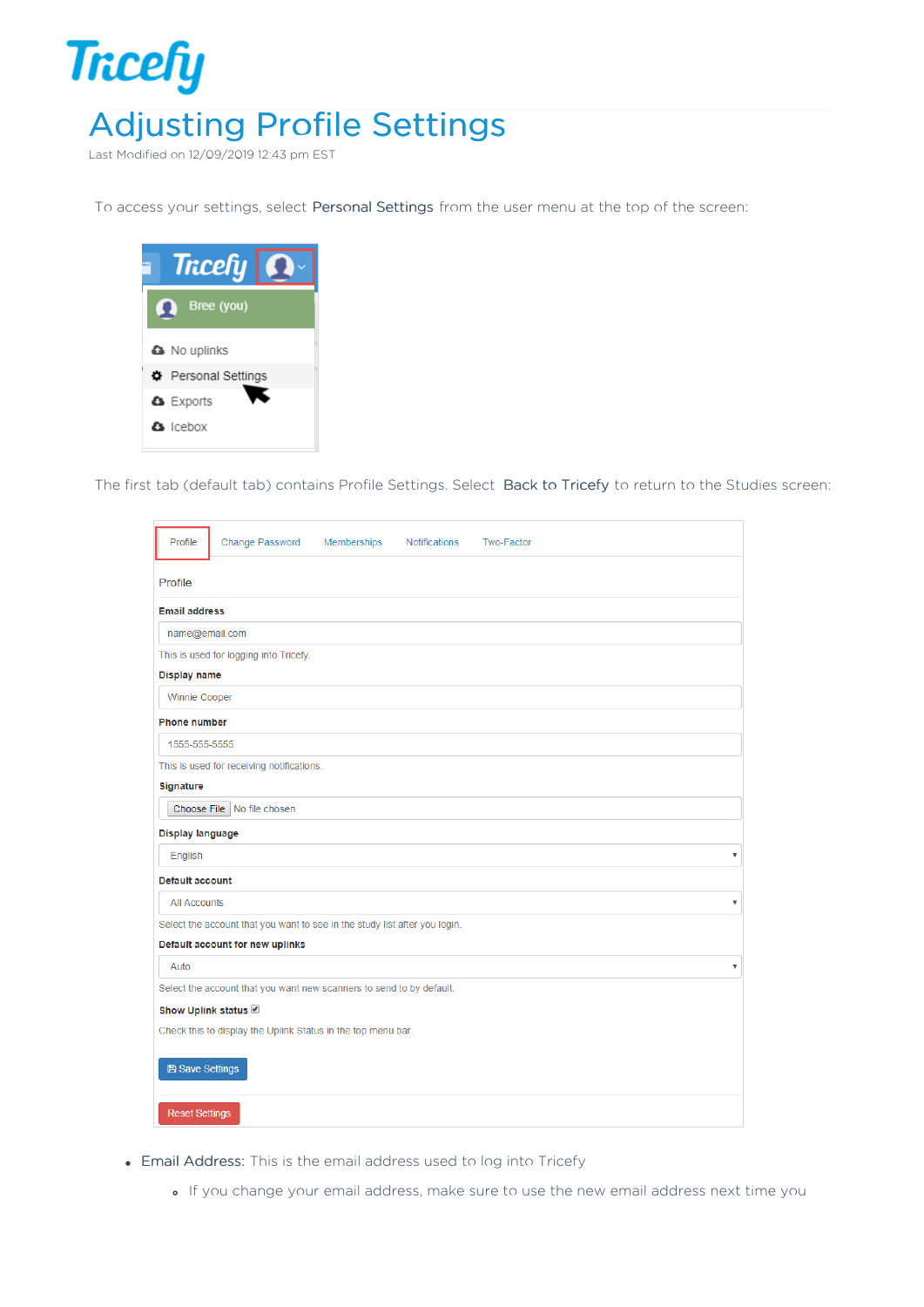

log into Tricefy

- Display Name: This is the name that appears when participating in consultations or when leaving notes on a study
- Phone Number: This is the number that receives text notifications. You can also use your phone number to log into the system
- Signature: Displays a pop-up window for uploading a signature
	- This signature is only applicable those with permissions to finalize a report
	- The signature must be an image file (.jpg, .png)
- Display Language: Changing this option will change the language shown on your screen
- Default Account: This is the account that displays when logging into Tricefy. Selecting All Accounts will display patients, studies, and consults belonging to all your clinic accounts.
- Default Account for New Uplinks: This is the account that will receive images for any newly installed uplinks
	- Auto is default (and recommended) option studies will be sent to the account that installed the new uplink
- Show Uplink Status: When this option is checked, your Uplink status will be shown at the top of the user menu to indicate if your Uplink is working properly
	- A gray icon indicates that Uplink is not installed on the computer/server
	- A green icon indicates Uplink is functioning properly
	- An orange icon indicates that some Uplinks are working but at least one Uplink is not
		- This is only applicable to users with multiple Uplinks
	- A red icon indicates Uplink is installed but not functioning. This is often because the computer is turned off or disconnected from the internet.
		- If your Uplink status is **Orange** or **red**, refer here for additional troubleshooting steps

Select Save Settings to save adjustments made on this screen.

## Reset Settings

The Reset Settings button returns all settings to the original, default values. These include:

- Language set to English
- Uplink Status shown in user menu
- Email Notifications turned on: See instructions on turning off notifications
- Viewer displays four images  $(4 \times 4)$  and study list sidebar active (monitor settings)
- Page Columns on your Studies screen returned to Full Name, Patient ID, Patient DOB, Study Date, Study Details, Sonographers, and Performing Physician.